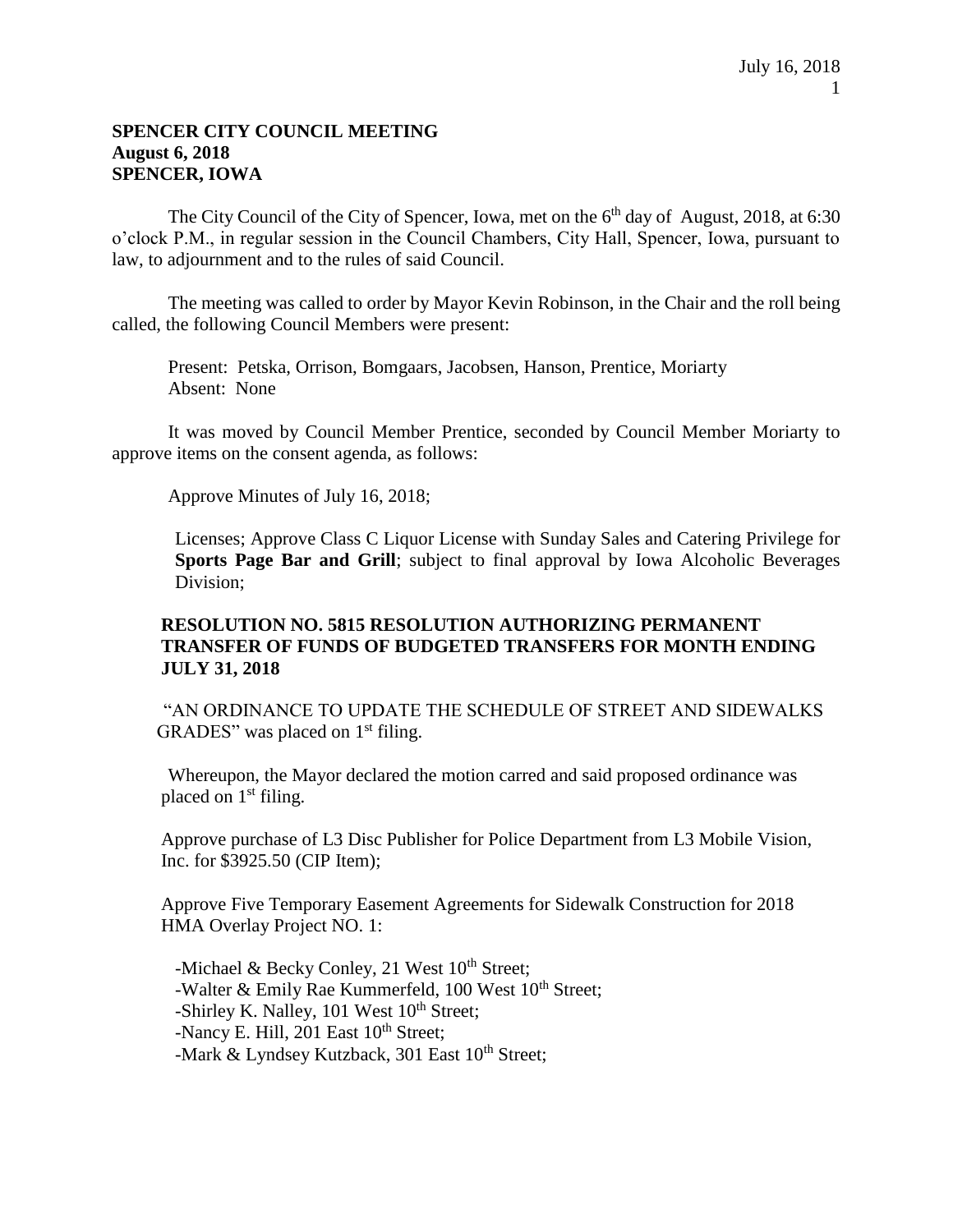Approve purchase of Welder/Generator/Air Compressor Unit for the Street Department from Maintainer Corporation, Sheldon, Iowa for \$9413.75 (CIP Item);

# **RESOLUTION NO. 5816 RESOLUTION AUTHORIZING AND DIRECTING THE TEMPORARY CLOSING OF PORTIONS OF CITY STREET (WEST 5TH STREET) IN THE CITY OF SPENCER AS REQUESTED BY SPENCER MAIN STREET ON AUGUST 23, 2018;**

Approve Spencer Care's Request #25 for \$250 for appeal fee to appear before the Zoning Board of Adjustment for Special Exception Use, as recommended by Spencer Care's Committee;

The Mayor put the question upon the motion, and the roll being called, the vote thereon was as follows:

Ayes: Petska, Orrison, Bomgaars, Jacobsen, Hanson, Prentice, Moriarty Nays: None

Whereupon, the Mayor declared the motion carried

The Mayor announced that this was the time and place set for a Public Hearing on Proposal to Enter into a General Obligation Urban Renewal Loan Agreement and to Borrow Money Thereunder in a Principal Amount not to exceed \$2,000,000;

The Mayor declared the Public Hearing Open.

Written Comments Against:

None

Oral Comments Against:

None

Written Comments in Favor:

None

Oral Comments in Favor:

None

The Mayor declared the Public Hearing Closed.

Council Member Orrison introduced and caused to be read the following resolution, and moved its adoption, seconded by Council Member Jacobsen; and after due consideration, thereof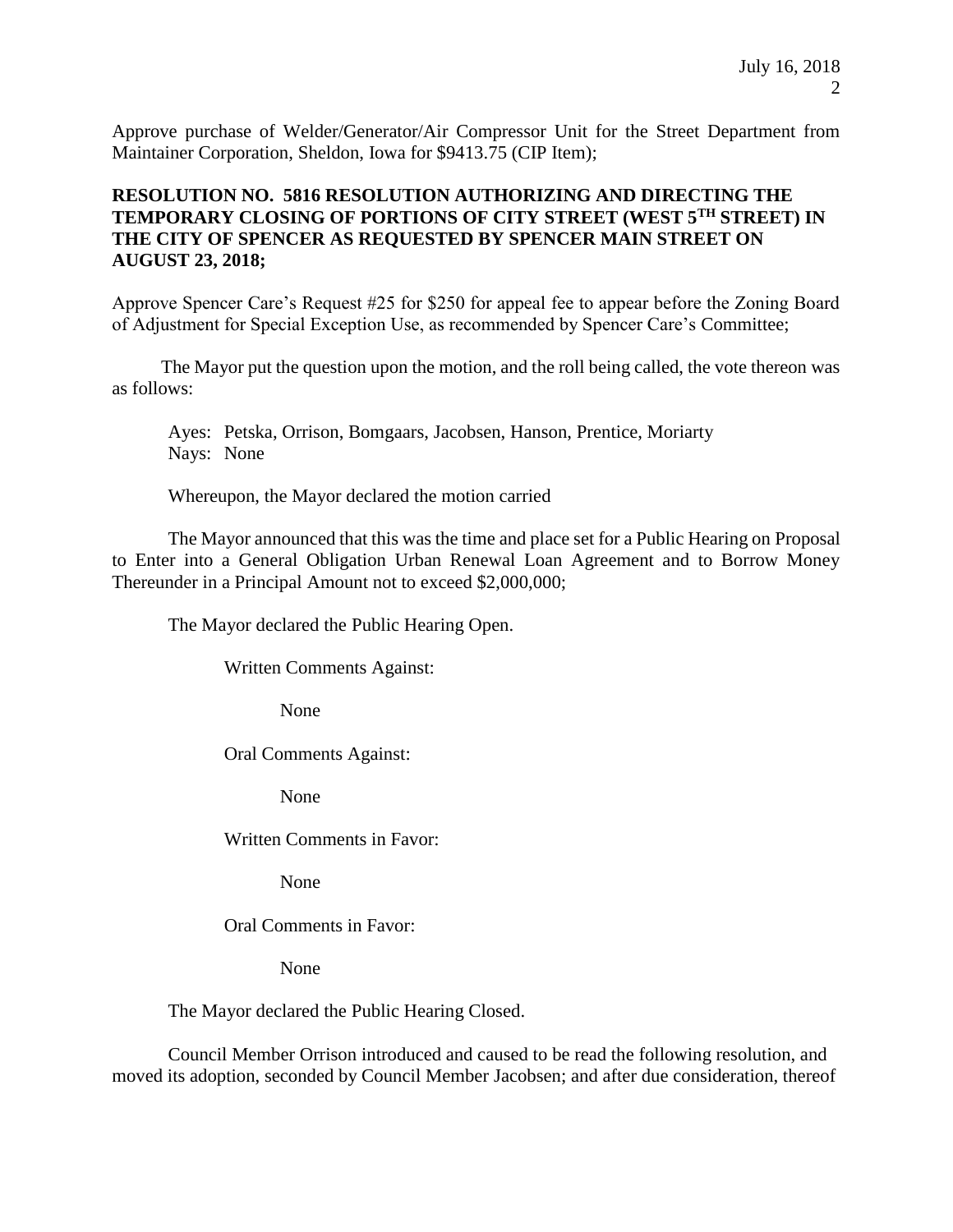by the Council, the Mayor, put the question upon the motion, and the roll being called, the following named Council Members voted:

AYES: Petska, Orrison, Bomgaars, Jacobsen, Hanson, Prentice, Moriarty NAYS: None

Whereupon, the Mayor declared the motion duly carried and said Resolution adopted, as follows:

### **RESOLUTION NO. 5817 RESOLUTION TAKING ADDITIONAL ACTION ON PROPOSAL TO ENTER INTO A GENERAL OBLIGATION URBAN RENEWAL LOAN AGREEMENT**

It was moved by Council Member Orrison, seconded by Council Member Petska to Approve Downtown Cultural Facility Proposal with McClure Engineering Company for \$38,000. The Mayor put the question upon the motion, and the roll being called, the vote thereon was as follows:

Ayes: Petska, Orrison, Bomgaars, Hanson Nays: Prentice, Moriarty Abstain: Jacobsen

Whereupon, the Mayor declared the motion carried

Council Member Orrison introduced and caused to be read the following resolution, and moved its adoption, seconded by Council Member Bomgaars; and after due consideration, thereof by the Council, the Mayor, put the question upon the motion, and the roll being called, the following named Council Members voted:

AYES: Petska, Orrison, Bomgaars, Jacobsen, Hanson, Prentice, Moriarty NAYS: None

Thereupon, the resolution was declared adopted, as follows:

## **RESOLUTION NO. 5818 RESOLUTION AWARDING CONTRACT FOR THE 2018 EAST 4TH STREET UTILITY EXTENSION PROJECT to Hulstein Excavating Inc. for \$258,732.06**

It was moved by Council Member Moriarty, seconded by Council Member Bomgaars to Approve Agreement with Sullivan Concrete, Milford, Iowa for Concrete Work for Corn Belt Lift Station Emergency Backup Generators Project, DR-4234-0012-01 for \$1200.00. The motion was declared carried when all Council Members present voted aye on voice call vote.

It was moved by Council Member Petska, seconded by Council Member Prentice to Approve Agreement with Toft Electric, Royal, Iowa for Electrical Work for Corn Belt Lift Station Emergency Backup Generators Project, DR-4234-0012-01 for \$2119.00. The motion was declared carried when all Council Members present voted aye on voice call vote.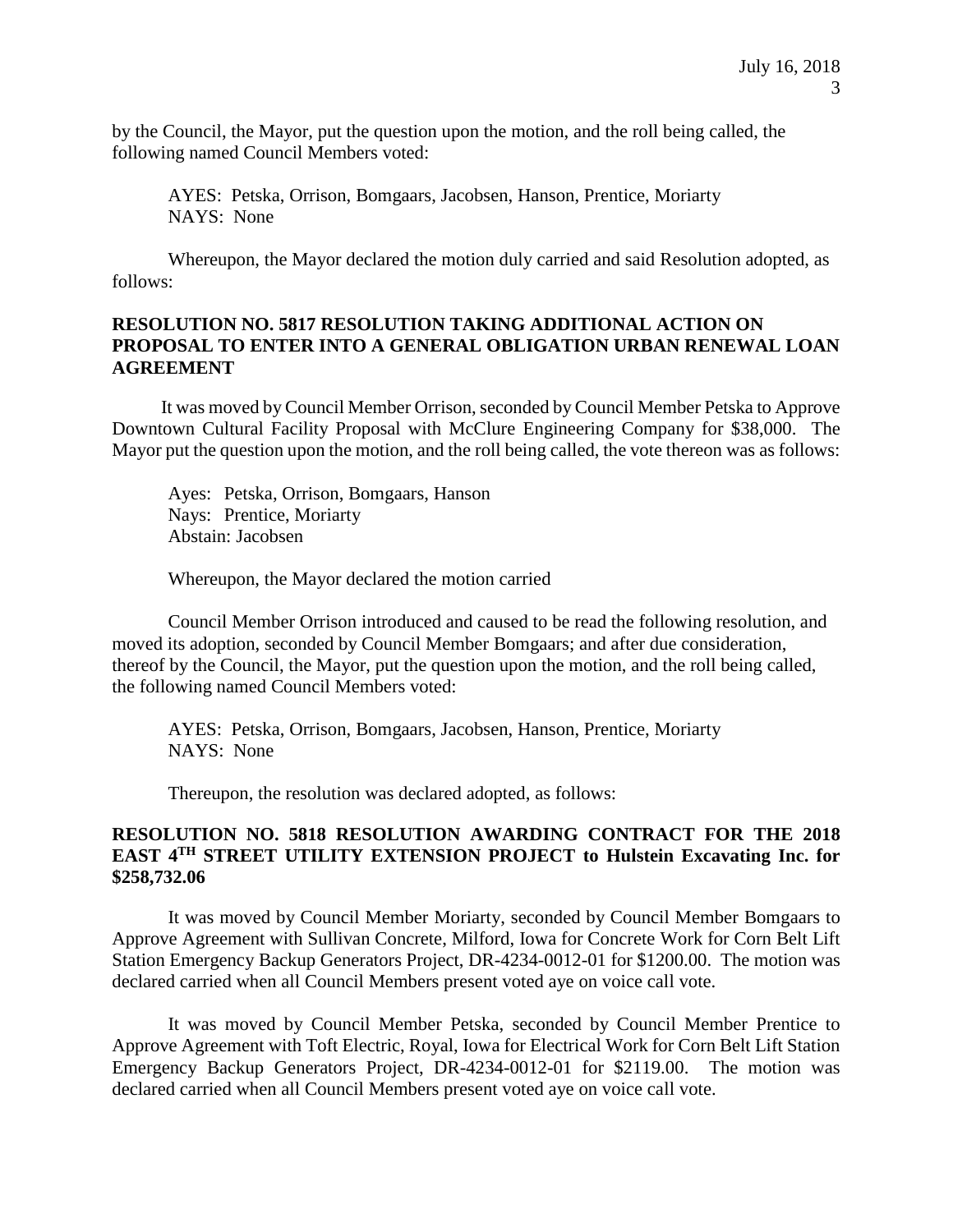It was moved by Council Member Jacobsen, seconded by Council Member Moriarty to Approve Agreement with Sullivan Concrete, Milfod, Iowa for Concrete Work for Lift Station Emergency Backup Generators Project, DR-4234-0007-01 (5 Generators) for \$6000.00. The motion was declared carried when all Council Members present voted aye on voice call vote.

It was moved by Council Member Prentice, seconded by Council Member Jacobsen to Approve Agreement with Pixler Electric, Spencer, Iowa for Electrical Work for Lift Station Emergency Backup Generators Project, DR-4234-0007-01 (5 Generators) for \$14,619.00. The motion was declared carried when all Council Members present voted aye on voice call vote.

It was moved by Council Member Petska, seconded by Council Member Bomgaars to Approve Grant of Permanent Utility Easement and Temporary Construction Easement for 2018 18<sup>th</sup> Avenue West Storm Sewer Extension Project with Sunrise Condominium Owners' Association and Sunrise Ltd. The motion was declared carried when all Council Members present voted aye on voice call vote.

Council Member Moriarty introduced and caused to be read the following resolution, and moved its adoption, seconded by Council Member Orrison; and after due consideration, thereof by the Council, the Mayor, put the question upon the motion, and the roll being called, the following named Council Members voted:

AYES: Petska, Orrison, Bomgaars, Jacobsen, Hanson, Prentice, Moriarty NAYS: None

Whereupon, the Mayor declared the motion duly carried and said Resolution adopted, as follows:

## **RESOLUTION NO. 5819 RESOLUTION AWARDING CONTRACT FOR 2018 WEST 4 TH STREET SANITARY SEWER REPLACEMENT PROJECT TO CORY JUERGENS CONSTRUCTION, LLC FOR \$22,511.00 (QUOTATION PROJECT);**

Council Member Hanson introduced and caused to be read the following resolution, and moved its adoption, seconded by Council Member Bomgaars; and after due consideration, thereof by the Council, the Mayor, put the question upon the motion, and the roll being called, the following named Council Members voted:

AYES: Petska, Orrison, Bomgaars, Jacobsen, Hanson, Prentice, Moriarty NAYS: None

Whereupon, the Mayor declared the motion duly carried and said Resolution adopted, as follows:

# **RESOLUTION NO. 5820 APPROVING CONTRACT AND PERFORMANCE BOND FOR 2018 WEST 4TH STREET SANITARY SEWER REPLACEMENT PROJECT WITH CORY JUERGENS CONSTRUCTION, LLC FOR \$22,511.00 (QUOTATION PROJECT)**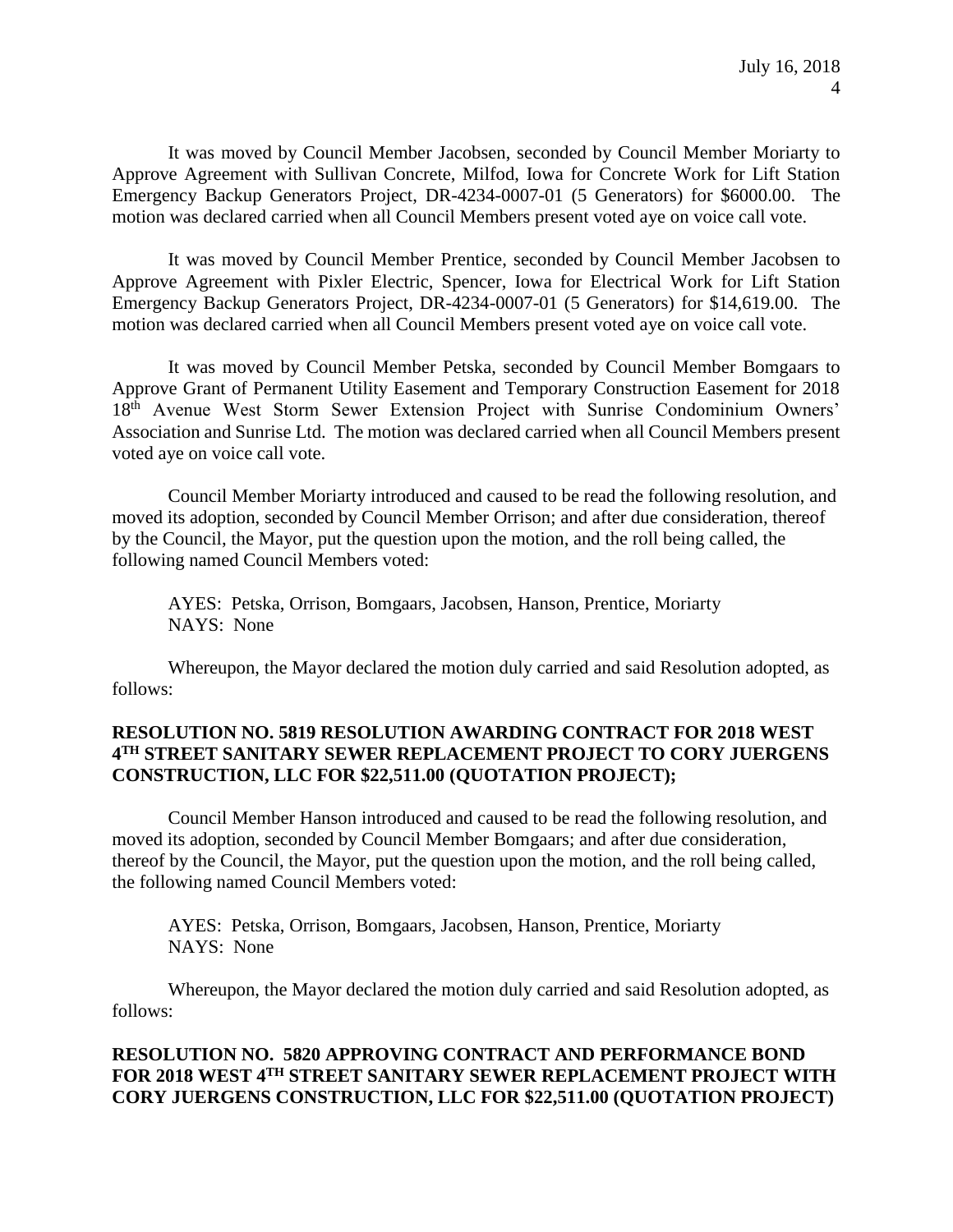It was moved by Council Member Petska, seconded by Council Member Jacobsen to Approve Farmers Trust and Savings Bank Positive Pay Agreement for fraud detection for \$50 per month. The motion was declared carried when all Council Members present voted aye on voice call vote.

It was moved by Council Member Moriarty, seconded by Council Member Orrison to Approve removal of Nuisance at 525 West  $5<sup>th</sup>$  Street. The motion and the second were withdrawn when staff reported that the nuisance no longer exists.

### **Department Head Reports:**

Planning Department Library Fire Police Public Works Park & Recreation Golf Department City Attorney

**Engineer's Reports:** 

**City Manager's Report:** 

# **Mayor's Report:**

### **Council/Committee Reports:**

It was moved by Council Member Prentice, seconded by Council Member Orrison to approve the Bills and Claims. The motion was declared carried when all Council Members present voted aye on voice call vote.

# **Other Business/Opportunity to Address the Council;**

It was moved by Council Member Petska and seconded by Council Member Jacobsen to adjourn the meeting of the Spencer City Council at 7: 43 o'clock P.M. The motion was declared carried when all Council Members present voted aye on voice call vote.

\_\_\_\_\_\_\_\_\_\_\_\_\_\_\_\_\_\_\_\_\_\_\_\_\_\_\_\_\_\_\_\_\_\_\_\_\_\_\_\_\_\_

ATTEST: